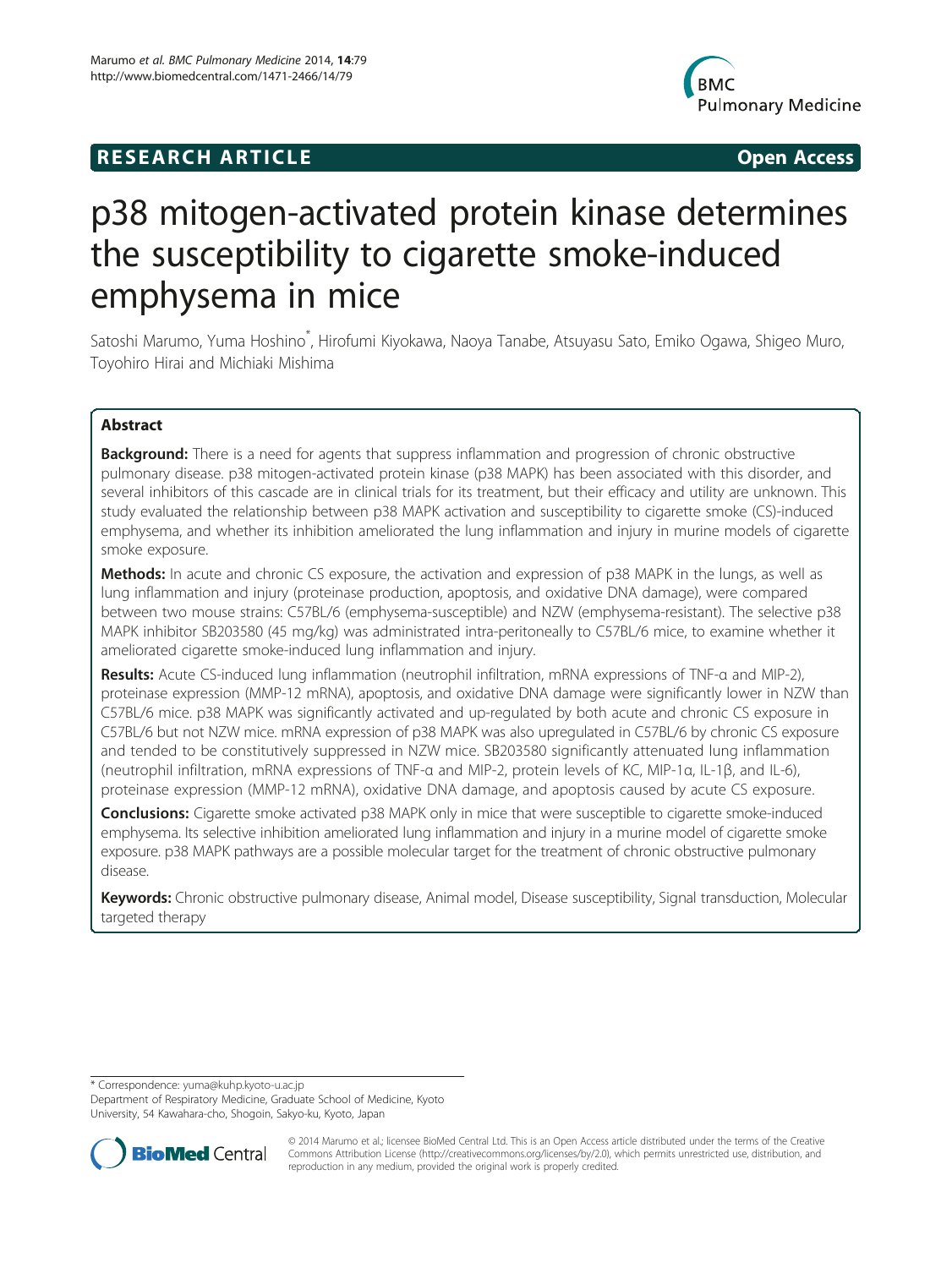#### Background

Chronic obstructive pulmonary disease (COPD) is the fourth leading cause of death worldwide [\[1\]](#page-12-0), and further increases in its prevalence and mortality are predicted [[2\]](#page-12-0). COPD is characterized by airway obstruction and progressive lung inflammation associated with the influx of inflammatory cells [\[3\]](#page-12-0). The inflammation in the respiratory tract appears to be an amplification of the normal response to chronic irritants such as cigarette smoke (CS). The underlying mechanisms are not understood, but might be genetically determined. Lung inflammation is further amplified by oxidative stress and excess proteinases in the lung. These mechanisms lead to characteristic COPD pathological changes [\[4\]](#page-12-0). Although emphysema can be developed without enhancing inflammation in some animal models [[5,6](#page-12-0)], the central pathogenesis of human COPD is still believed to be chronic lung inflammation.

There is limited evidence that regular treatment with long-acting β2-agonists, inhaled corticosteroids, and combinations of these will decrease the rate of decline of lung function [[7](#page-12-0)]. However, most studies have indicated that existing medications for COPD do not modify the long-term decline in lung function that is the hallmark of this disease [[8-11\]](#page-12-0), and only decrease symptoms and/ or complications. Corticosteroids have widely been used in an attempt to modulate the chronic inflammatory response and eventually stop disease progression. However, they are largely ineffective in attenuating inflammation in COPD patients [[12](#page-12-0)]. Corticosteroid resistance might involve the impaired activity of the enzyme histone deacetylase, and is probably related to oxidative stress [[13](#page-12-0)]. Several alternative anti-inflammatory approaches, such as anti-tumor necrosis factor (TNF) and phosphodiesterase (PDE)-4 inhibitors, are being investigated for COPD treatment, but have been unsuccessful to date [\[14,15\]](#page-12-0). There is a pressing need for more effective anti-inflammatory drugs for the treatment of COPD.

Inflammatory signals are generally initiated by the activation of multiple cell-surface receptors, then a limited number of kinase-signaling molecules, followed by numerous effector molecules [[16-18\]](#page-12-0). Novel therapeutics might target the most common molecules associated with COPD, such as kinases. Indeed, activation of p38 mitogen-activated protein kinase (MAPK) has been associated with COPD in humans [[19](#page-12-0)]. A p38 MAPK inhibitor was also shown to inhibit CS-induced inflammation in a murine model [\[20\]](#page-12-0). It remains unclear whether such antiinflammatory effects are sufficient for suppressing the pathogenesis responsible for CS-induced lung inflammation, and subsequent emphysema development [[21-23\]](#page-12-0).

Here we used a murine model of CS exposure to evaluate the significance of p38 MAPK activation in COPD pathogenesis and its potential as a molecular target for therapeutics. We compared MAPK activation by CS exposure between two murine strains with different susceptibility to emphysema. We then explored the effects of the specific p38 MAPK inhibitor SB203580 on CS-induced oxidative DNA damage, apoptosis, excessive protease production, and lung inflammation.

#### Methods

# Animals

Male C57BL/6 (emphysema-susceptible) and NZW (emphysema-resistant) mice (6–8 weeks old) were purchased from Japan SLC (Shizuoka, Japan). The mice were housed in a temperature-controlled conventional room, and supplied with laboratory chow and water ad libitum for at least 4 weeks before starting the smoke exposure. The study protocol was approved by the Animal Research Committee of Kyoto University, Japan.

#### CS exposure

According to our previous protocol [[24](#page-12-0)], mice were exposed to CS in acute and chronic studies. In both studies, CS was generated by burning filter-cut standard cigarettes (Kentucky 2R4F reference cigarette, Cigarette Laboratory at the Tobacco and Health Research Institute, University of Kentucky, Lexington, KY) using a smoke generator (SG-200, Shibata Scientific Technology Ltd., Tokyo, Japan). CS was diluted to 3% with air to reduce toxicity. In the acute study, mice were exposed to mainstream CS in a Plexiglas box for 1 h daily for 3 or 6 days (40 cigarettes/day) (Figures [1](#page-3-0)A, [2](#page-5-0)A, [3A](#page-7-0) and [4A](#page-7-0)). In the chronic study, mice were exposed to CS from 10 cigarettes/day, 5 days a week for 24 weeks using a nosebreathing apparatus (Figure [5](#page-8-0)A). Experiments were performed safely, and no mice were killed through smoke exposure. Blood carboxyhemoglobin (COHb) levels were approximately 30% in the acute study and approximately 15% in the chronic study immediately after CS exposure. They were reduced to 0–1% after 24 h exposure, and there was no daily accumulation through repeated CS exposure. The levels of total particle matter were 395.8 mg/m3 in the acute study and 445.3 mg/m3 in the chronic study.

At 24 h after the last CS exposure, mice were anesthetized with 70 mg/kg pentobarbital by intra-peritoneal injection, and subjected to bronchoalveolar lavage. They were then killed by exsanguination and the lungs were extracted with tracheal cannulation. The right lungs were snap-frozen in liquid nitrogen. The left lungs were fixed with 10% formalin at a constant pressure of 25 cm  $H<sub>2</sub>O$  for histological examinations.

#### p38 MAPK inhibitor injection

The selective inhibitor of p38 MAPK SB203580 (45 mg/kg; LC laboratories, Woburn, MA) was administered to the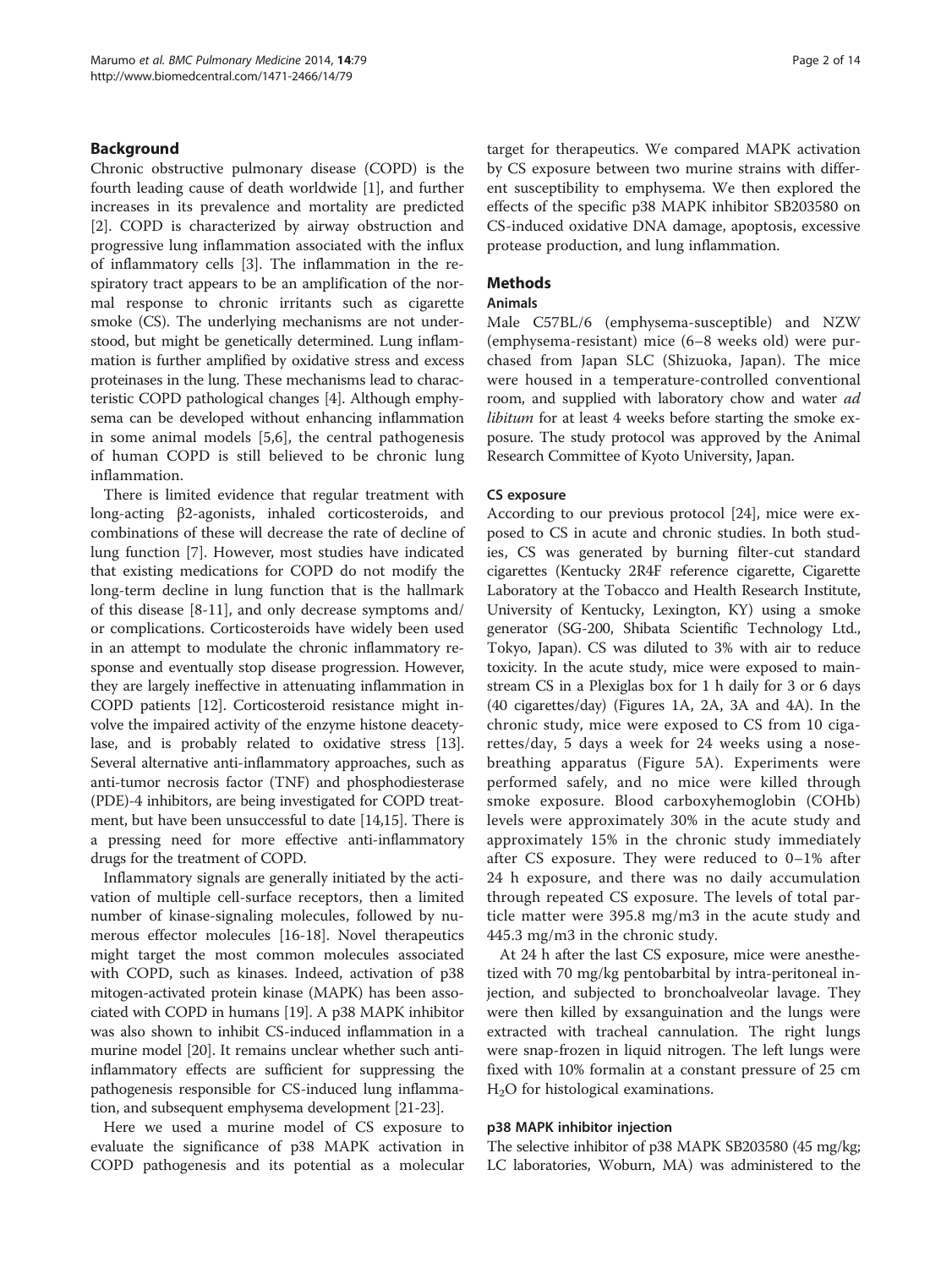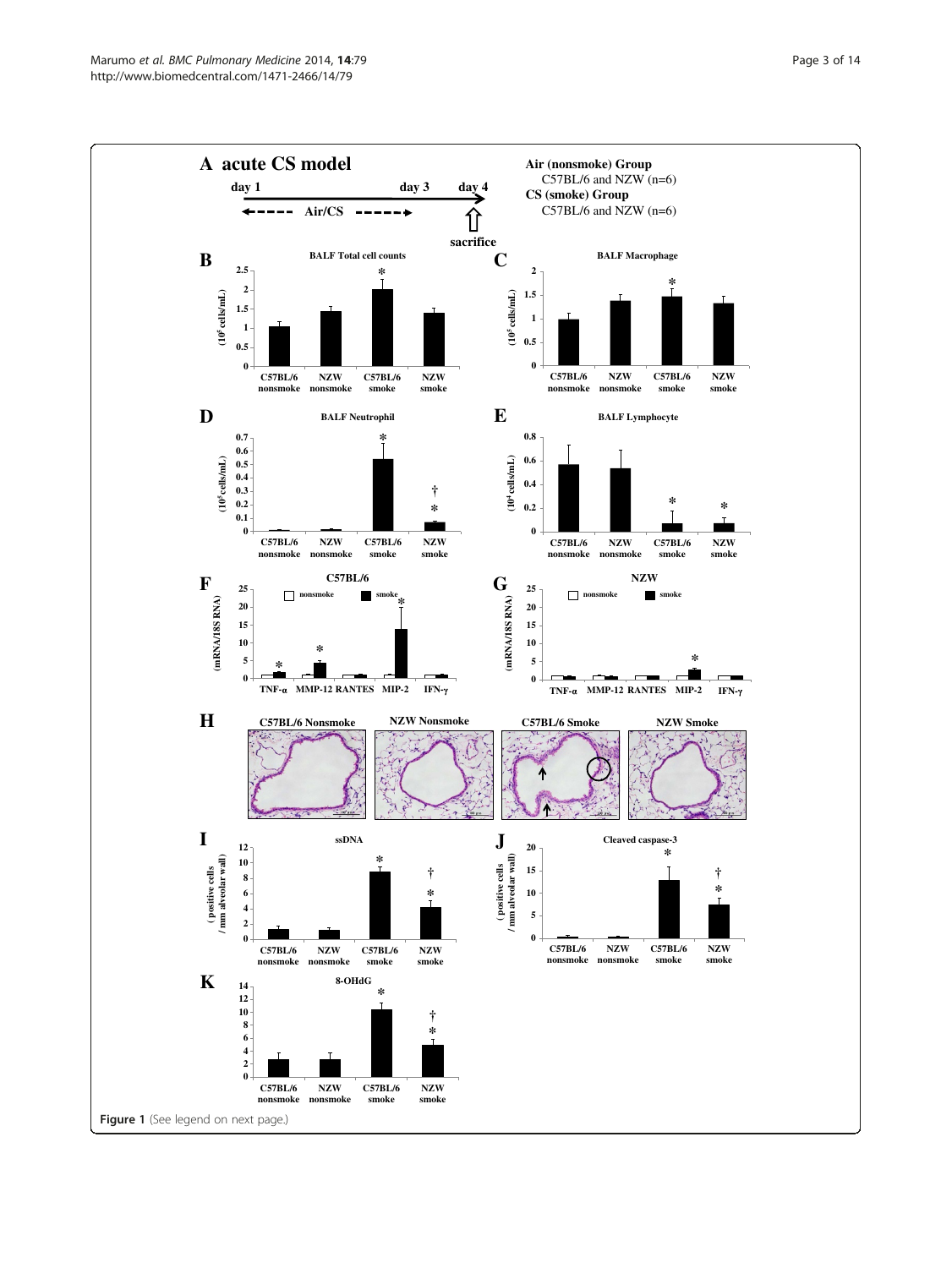#### <span id="page-3-0"></span>(See figure on previous page.)

Figure 1 Acute cigarette smoke model. A. To investigate the relationship between p38 MAPK activation and lung inflammation and injury after CS exposure, C57BL/6 and NZW mice were exposed to air (no-smoke group) or CS for 3 days ( $n = 6$ ). **B-E**. Inflammatory cell counts in BALF. BALF total cell (B), macrophage (C) and neutrophil counts (D) were significantly increased by CS exposure in C57BL/6 mice, but to a lesser degree or not at all in NZW mice. BALF lymphocyte counts were significantly decreased by CS exposure in both strains (E). F.G. mRNA expression of inflammatory mediators in the lungs. The expression of 18S rRNA was used as an internal control. mRNA expression levels of TNF-α, MIP-2, and MMP-12 were significantly up-regulated by CS exposure in C57BL/6 mice (F), but to a lesser degree or not at all in NZW mice (G). H. Histological lung differences after CS exposure between C57BL/6 and NZW mice. Mouse lungs exposed to CS demonstrated cell death, seen as cytoplasmic vacuolization (circle) and cytoplasmic blebbing (arrow) of the bronchial epithelium. Acute CS exposure induced these changes in C57BL/6 mice but to a lesser degree in NZW mice. I. J. Apoptosis in the lungs following CS exposure assessed by immunohistochemistry. There were significantly fewer apoptotic cells in NZW mice, as represented by ssDNA (I) and cleaved caspase-3 (J)-positive cells, compared with C57BL/6 mice. K. Oxidative stress following CS exposure evaluated by increased 8-OHdG levels of lung DNA using an ELISA. CS exposure caused a marked increase in 8-OHdG levels of mouse lungs in both strains, but to a lesser extent in NZW than in C57BL/6 mice. \*p < 0.05 compared with corresponding non-smoke groups.  $tp < 0.05$  compared with C57BL/6 smoke groups.  $n = 6$  for each experimental set.

C57BL/6 mice, to determine whether it would ameliorate CS-induced lung inflammation and injury. Mice were exposed to CS according to the acute study protocol (40 cigarettes/day for 3 days), and were treated by intraperitoneal injection with SB203580 or vehicle (dimethylsulfoxide) 30 min before every CS exposure (Figure [2](#page-5-0)A). A separate experiment was performed to examine the therapeutic effect of SB203580 where mice were exposed to CS for 6 days and treated with SB203580 on days 4 to 6 (Figure [3](#page-7-0)A).

#### Bronchoalveolar lavage (BAL) and the cell differential

Lungs were lavaged five times with 1 ml cold saline through an intratracheal cannula. The lavage fluid was collected and centrifuged to determine the inflammatory cell differential (Shandon Scientific Ltd, Cheshire, UK). At least 600 cells were counted on each cytospin slide stained with Diff-Quik (Dade Behring, Switzerland) under a light microscope.

# RNA isolation and real-time Polymerase Chain Reaction (PCR)

Total RNA was extracted from right lung tissue using TRIzol (Invitrogen, Carlsbad, CA), according to the manufacturer's instructions. Single-stranded complementary DNA (cDNA) was synthesized from 1 μg total RNA using the SuperScript III Reverse Transcription Kit (Invitrogen). cDNA was amplified and quantified using the Applied Biosystems 7300 Real-Time PCR System (Applied Biosystems, Foster City, CA) with oligonucleotide PCR primer pairs and fluorogenic probes (TaqMan Gene Expression Assay, Applied Biosystems) for TNF-α, matrix metalloproteinase-12 (MMP-12), chemokine (C–C motif) ligand 5 (RANTES), macrophage-inflammatory protein-2 (MIP-2), interferon-γ (IFN-γ) and p38 MAPK (Applied Biosystems catalogue numbers Mm00443258\_m1, Mm00500554\_m1, Mm0130 2428\_m1, Mm00436450\_m1, Mm00801778\_m1, and Mm 00442491\_m1, respectively). 18 s ribosomal RNA (rRNA; Applied Biosystems catalogue number 4310893E) was used as an endogenous control.

#### BioPlex cytokine array

In order to examine anti-inflammatory effects of the MAPK inhibitor at a protein level, lung homogenates of C57 mice (non-smoke, CS-exposed, CS-exposed and SB-injected) were subjected to BioPlex cytokine assay (Bio-Rad Laboratories, Richmond, CA). Twenty-three chemokines and cytokines (IL-1α, IL-1β, IL-2, IL-3, IL-4, IL-5, IL-6, IL-9, IL-10, IL-12(p40), IL-12(p70), IL-13, IL-17, Eotaxin, G-CSF, GM-CSF, IFN-γ, KC, MCP-1, MIP-1α, MIP-1β, RANTES, TNF-α) were measured according to the manufacturer's instruction. Data were normalized with protein concentration.

# 8-hydroxydeoxyguanosine (8-OHdG) Enzyme-Linked Immunosorbent Assay (ELISA)

Total DNA was extracted from right-lung tissue using a QIAamp DNA Mini Kit (Qiagen, Valencia, CA) according to the manufacturer's instructions. 8-OHdG levels in the DNA samples were analyzed using an ELISA kit (New 8-OHdG Check; Japan Institute for the Control of Aging, Nikken SEIL, Shizuoka, Japan), according to the manufacturer's instructions. Briefly, 8-OHdG antibody plus sample DNA were added to a 96-well plate precoated with 8-OHdG and incubated overnight at 4°C. The plate was then incubated with horseradish peroxidase-conjugated secondary antibody for 1 h at room temperature followed by 15 min substrate reaction with 3,3′, 5,5′-tetramethylbenzidine. The reaction was terminated by the addition of phosphoric acid, and absorbance was measured at 450 nm. All assays were performed in duplicate and the average concentration of 8-OHdG, normalized per ng total DNA, was calculated for each sample.

# Western blotting for mitogen-activated protein kinases (MAPKs)

To assess MAPK activation, different sets of mice received a single exposure to the same 3% diluted CS, and were then sacrificed as described above at 0 h, 0.25 h, 1 h, 3 h, 6 h, 12 h, and 24 h after the start of CS exposure. Lysates of lung tissue (50 μg protein) from the right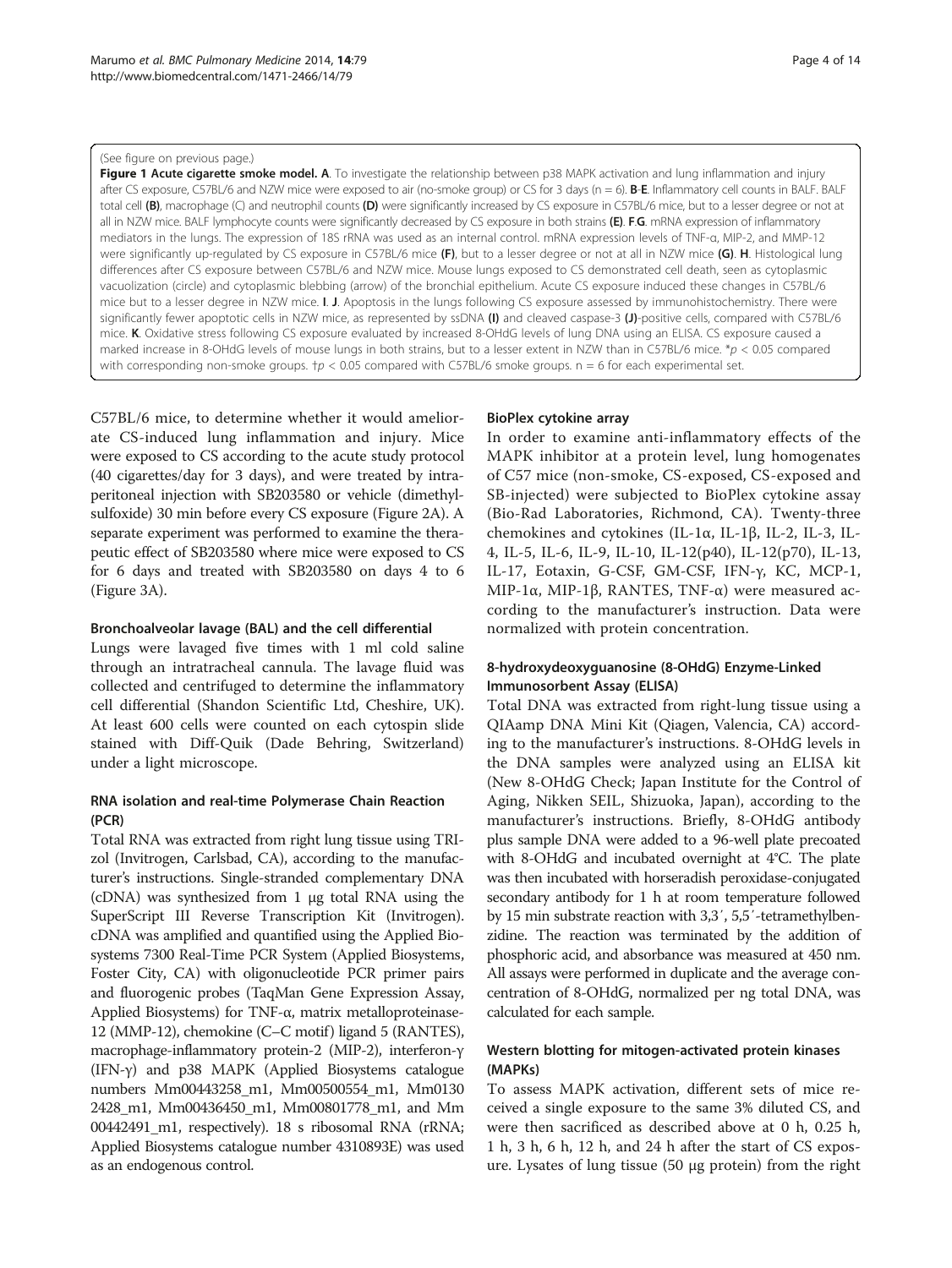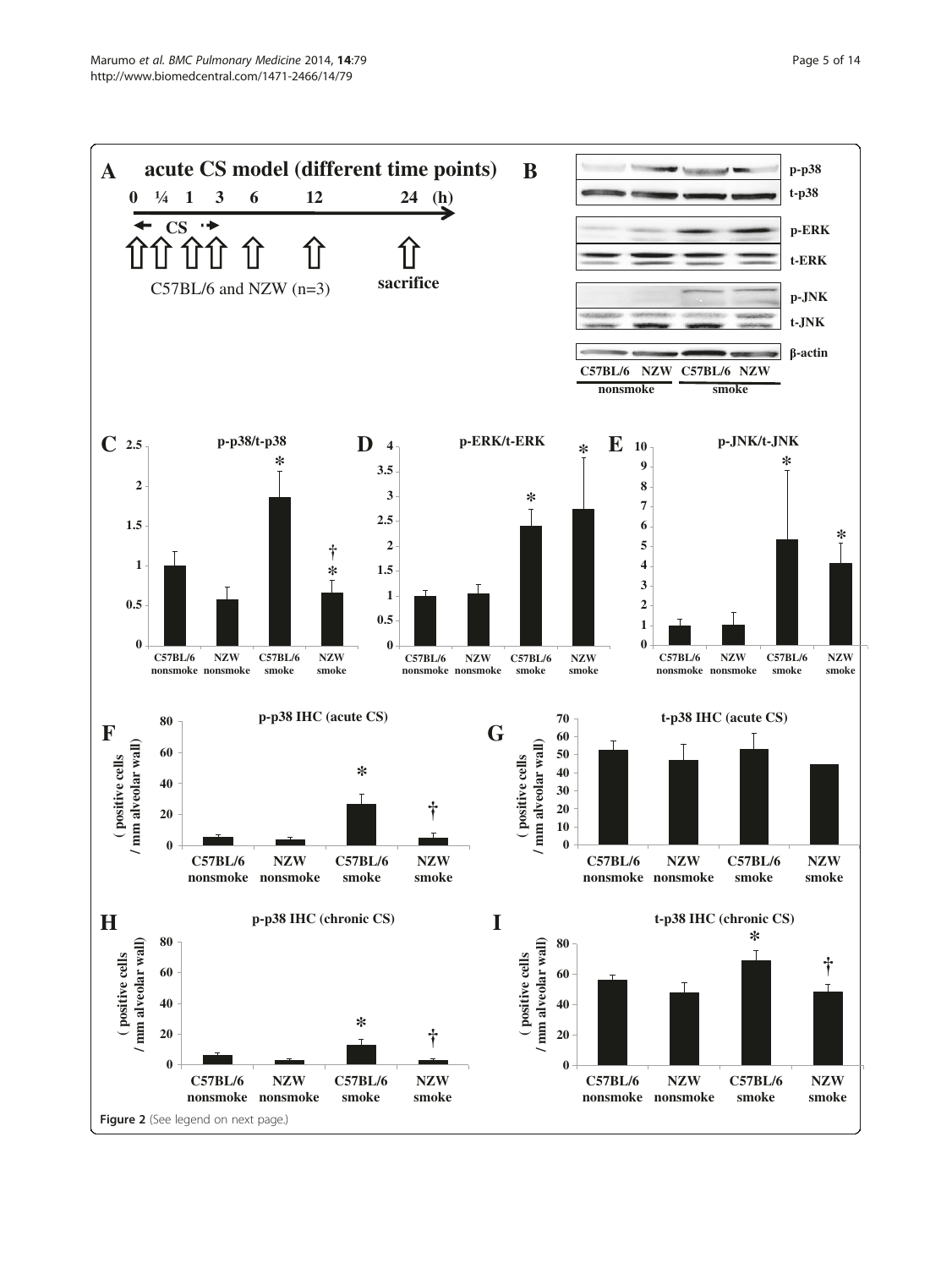#### <span id="page-5-0"></span>(See figure on previous page.)

Figure 2 p38 MAPK activation. A. To assess MAPK activation, C57BL/6 and NZW mice were exposed to acute CS, and sacrificed at 0 h. 0.25 h. 1 h, 3 h, 6 h, 12 h, and 24 h from the start of CS exposure. **B-E**. Phosphorylated and total levels of p38 MAPK, ERK, and JNK in the lungs were analyzed by western blotting, with β-actin as an indicator for equal protein loading. Phosphorylation of p38 MAPK in the lungs was confirmed in C57BL/6 mice, but not in NZW mice. Phosphorylation of ERK and SAPK/JNK was noted in both strains in response to CS exposure. Western blots are representative of three independent experiments evaluating murine lungs at 1 hr after the start of acute CS exposure  $(C, D, E)$ . The intensities of the electrophoretic bands were quantified and expressed as p-MAPK/t-MAPK, p-MAPK, phosphorylated-MAPK; t-MAPK, total MAPK. \*p < 0.05 compared with corresponding non-smoke groups.  $tp < 0.05$  compared with C57BL/6 smoke groups.  $n = 3$  for each experimental set. F-I. Phosphorylated and total p38 MAPK following acute CS exposure were evaluated by immunohistochemistry. Acute CS exposure caused a marked increase in the number of phosphorylated p38-positive cells in the alveolar walls of C57BL/6 mice, but not NZW mice (F). Total numbers of p38-positive cells were not increased by acute CS exposure (G). Chronic CS exposure caused a marked increase in the numbers of both phosphorylated and total p38-positive cells in the alveolar walls of C57BL/6 mice, but not NZW mice (H, I). p-p38, phosphorylated-p38; t-p38, total p38. \*p < 0.05 compared with corresponding non-smoke groups.  $tp < 0.05$  compared with C57BL/6 smoke groups.  $n = 6$  for each experimental set.

lung was subjected to sodium dodecyl sulfate polyacrylamide gel electrophoresis (SDS-PAGE) followed by western blotting with primary antibodies for phosphorylated and total p38 MAPK, phosphorylated and total extracellular signal-regulated kinase (ERK), and phosphorylated and total stress activated protein kinase (SAPK)/c-Jun N-terminal kinase (JNK) (Cell Signaling, Beverly, CA, respectively). Equal loading of the sample was determined by quantitation of protein as well as by reprobing membranes for βactin (Imgenex, San Diego, CA) as a housekeeping protein. The blots were visualized using enhanced chemiluminescence fluid (ECL plus, Amersham, Buckinghamshire, UK). The intensities of electrophoretic bands were quantified using Quantity One 1-D analysis software (Bio-Rad, Hercules, CA) and expressed as the ratio to β-actin.

#### Immunohistochemistry

Apoptosis was assessed by immunohistochemistry according to our previous reports [[24](#page-12-0)]. Briefly, formalin-fixed lung sections were incubated with a rabbit polyclonal anti-single stranded DNA (ssDNA) primary antibody (1:100 dilution; DakoCytomation California Inc., Carpinteria, CA) and a rabbit polyclonal anti-cleaved caspase-3 primary antibody (1:400 dilution; Cell Signaling, Danvers, MA). Staining was performed using the DAKO EnVision + system (peroxidase/3′-diaminobenzidine [DAB]; DAKO, Kyoto, Japan) and counterstained with 1% methylgreen. Immunoreactive cells were counted in at least five fields, and expressed as the positive cell ratio to the length of the alveolar septa.

Immunohistochemistry of p38 MAPK was performed using a rabbit monoclonal primary antibody against the active form of p38 (phospho-p38) MAPK (dilution 1:100; Cell Signaling, Beverly, CA). Staining and counting were performed using the same methods as the apoptosis evaluation.

# Evaluation of lung pathology and quantification of emphysema

The left lungs were fixed with 10% formalin at a constant pressure of 25 cm  $H_2O$ , cut sagittally in 4- $\mu$ m sections, and stained with hematoxylin and eosin (HE) for histological analysis. Findings were quantified using a four-point scoring system (0, normal; 3, severe) by two analysts blinded to the groups according to a previous method [[25](#page-12-0)]. At least three sections were used for the analysis of each mouse. Periodic acid-Schiff (PAS) stain was performed to evaluate mucus production of airways. For the evaluation of emphysematous change after chronic CS exposure, we calculated the mean linear intercept (Lm) and the destructive index (DI) according to previous methods [[24,26\]](#page-12-0).

# Statistical analysis

Results are expressed as means ± standard deviations (SDs). Statistical analysis was performed using JMP software version 6 (SAS institute Inc., Cary, NC). Groups were compared by two-way analysis of variance (ANOVA) followed by Tukey-Kramer's *post hoc* test.  $P$  values  $< 0.05$ were considered significant.

# Results

#### Acute CS exposure

Lung inflammation and injury were evaluated 24 h after the last CS exposure (Figure [1A](#page-3-0)). The bronchoalveolar lavage fluid (BALF) total cell and macrophage counts were significantly increased by CS exposure in C57BL/6, but not NZW, mice (Figure [1](#page-3-0)B, [1](#page-3-0)C). The BALF neutrophil counts were significantly increased in both strains, but to a significantly lesser extent in NZW mice compared with C57BL/6 mice (Figure [1](#page-3-0)D). Lymphocytes were significantly decreased in response to CS in both strains (Figure [1](#page-3-0)E).

Messenger RNA (mRNA) expression levels of the inflammatory cytokines TNF-α and MIP-2 were significantly up-regulated by CS exposure in C57BL/6 mice (1.8-fold and 14.0-fold, respectively), but to a significantly lesser extent in NZW mice (0.88-fold and 2.7 fold, respectively) (Figure [1](#page-3-0)F, [1](#page-3-0)G). There was no significant up-regulation of RANTES or IFN-γ by CS exposure in either strain. MMP-12 was also up-regulated by CS exposure (4.3-fold), but to a significantly lesser extent in NZW mice (0.95-fold) (Figure [1F](#page-3-0), [1](#page-3-0)G).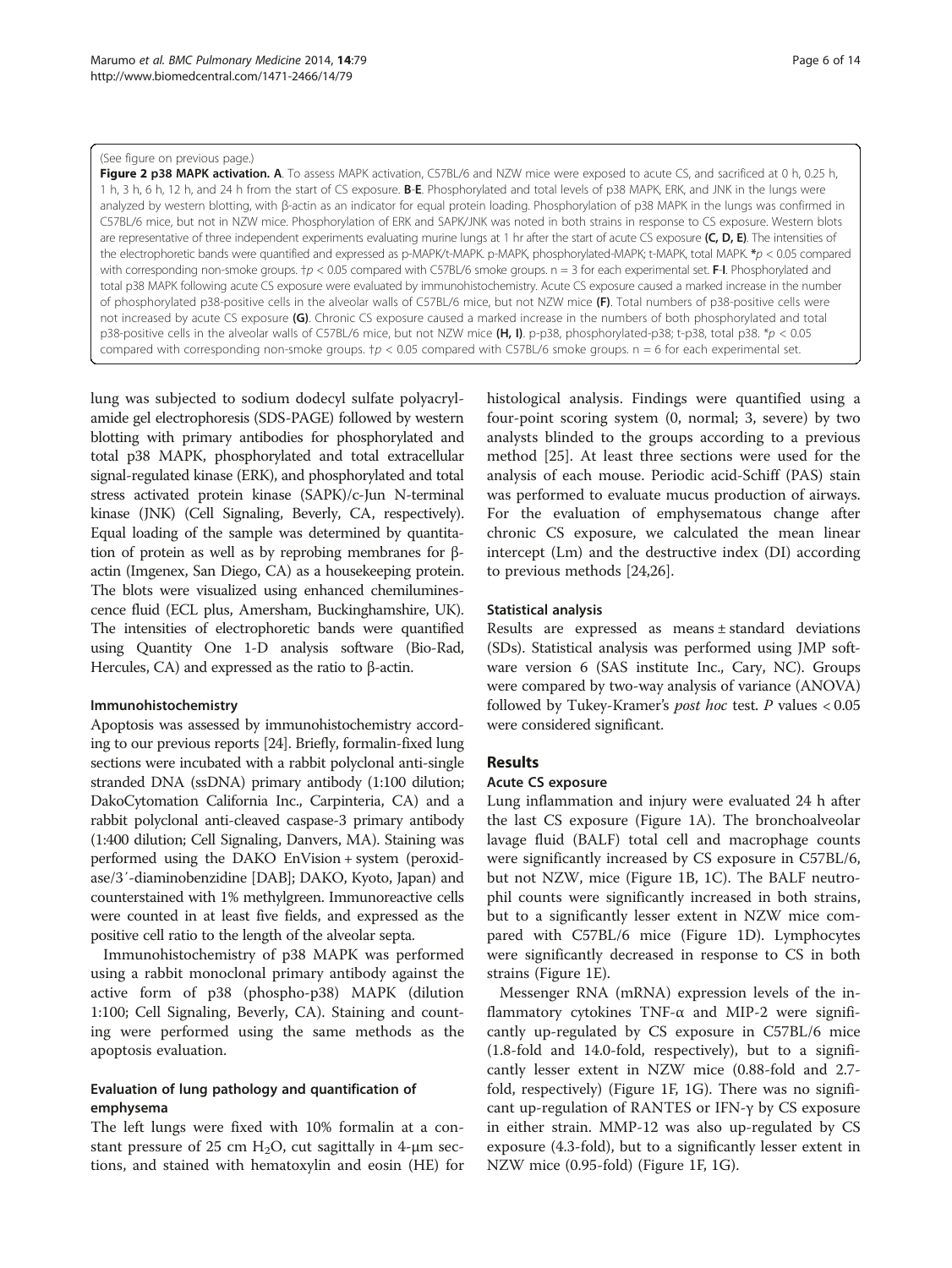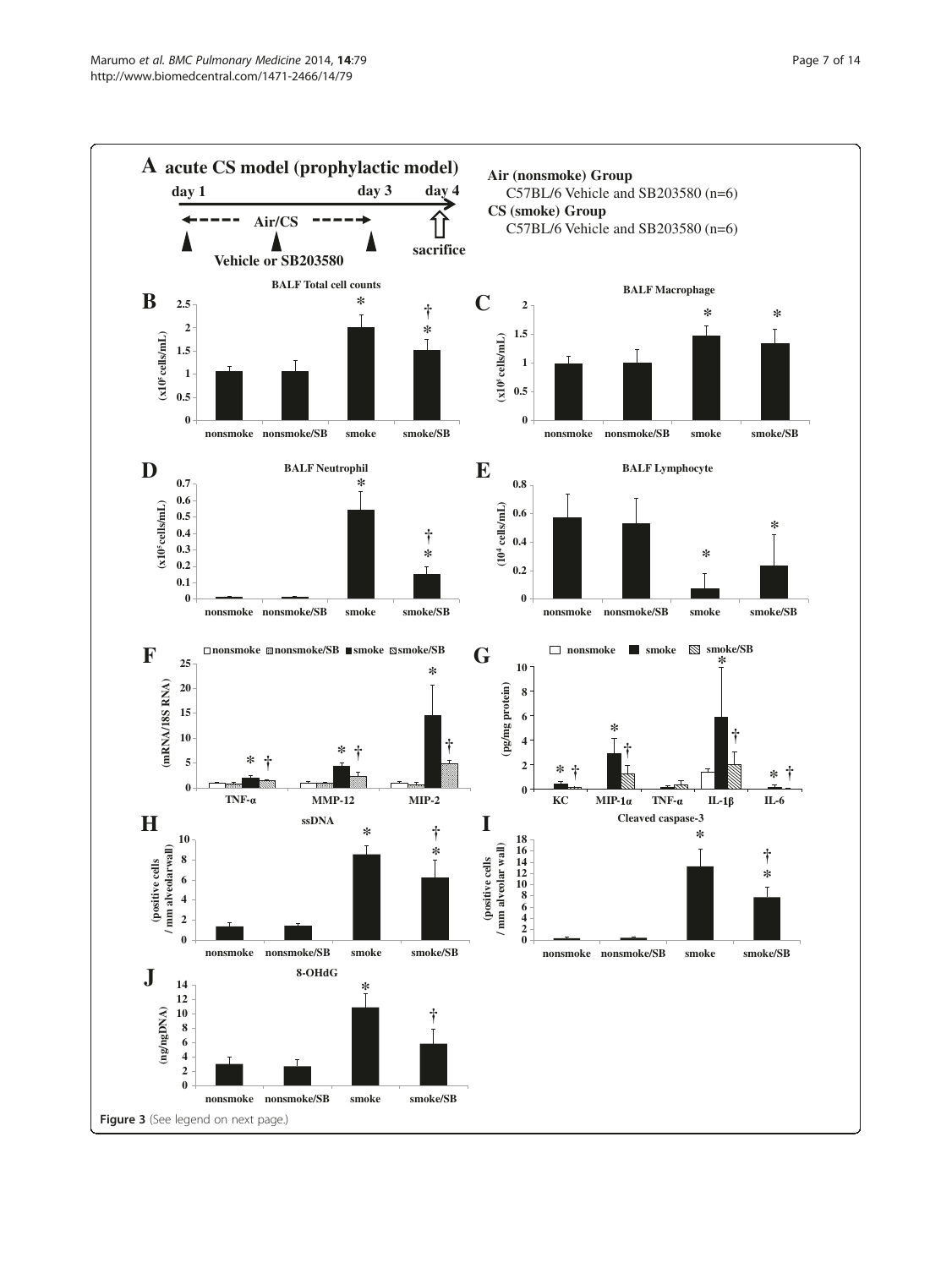#### <span id="page-7-0"></span>(See figure on previous page.)

Figure 3 Acute cigarette smoke model (prophylactic model). A. To explore the effects of a specific p38 MAPK inhibitor, C57BL/6 mice were exposed to air or CS for 3 days, and were treated by intra-peritoneal injection with vehicle (dimethysulfoxide) or SB203580 (45 mg/kg) 30 min before every CS exposure for 3 days as prophylaxis ( $n = 6$ ). B-E. SB203580 significantly suppressed the increase in total cell counts and neutrophil counts in BALF. F. SB203580 significantly suppressed the lung mRNA expression levels of TNF-α, MMP-12, and MIP-2. G. SB203580 significantly suppressed the lung protein levels of KC, MIP-1α, IL-1β, and IL-6. H.I. SB203580 significantly suppressed the ssDNA-positive and cleaved caspase-3 positive cells in the alveolar septa as assessed by immunohistochemistry. J. SB203580 significantly suppressed the lung 8-OHdG production as assessed by an ELISA. \*p < 0.05 compared with non-smoke group.  $tp$  < 0.05 compared with smoke group.  $n = 6$  for each experimental set.

The histology of C57BL/6 mice exposed to CS revealed severe lung injury in the form of cytoplasmic vacuolization and cytoplasmic blebbing of the bronchial epithelium indicating necrotic cell death (Figure [1H](#page-3-0)). The NZW mice showed significantly less severe cytoplasmic vacuolization  $(0.99 \pm 0.52 \text{ vs. } 1.74 \pm 0.45 \text{, respectively})$  and blebbing  $(1.13 \pm 0.46 \text{ vs. } 2.61 \pm 0.60, \text{ respectively})$  than C57BL/6 mice, according to a semi-quantitative histological analysis. There was not mucus overproduction evaluated by PAS stain in the acute CS exposure model (Additional file [1](#page-11-0): Figure S1C).

The apoptosis of lung cells was also enhanced by CS exposure in both strains of mice, as represented by an increased number of single-stranded DNA (ssDNA)-positive or cleaved caspase-3-positive cells (Additional file [1:](#page-11-0) Figure S1A, 1B). Apoptotic cells were mainly localized to the alveolar septa. The NZW mice had significantly fewer ssDNApositive and cleaved caspase-3-positive cells compared with the C57BL/6 mice after CS exposure (Figure [1I](#page-3-0), [1](#page-3-0) J).

Oxidative DNA damage in the lungs was markedly enhanced in the C57BL/6 mice by CS exposure, as represented by increased 8-OHdG levels in lung DNA (Figure [1K](#page-3-0)). The oxidative DNA damage levels were significantly lower in the NZW mice after CS exposure.

# Chronic CS exposure

C57BL/6 and NZW mice were exposed to air (no-smoke group) or for 24 weeks in the chronic study  $(n = 6)$ (Figure [5A](#page-8-0)). Air-space dilatation and destruction were evaluated by Lm and DI respectively. Both were significantly increased following CS exposure in C57BL/6 but not NZW mice (Figure [5](#page-8-0)B, [5C](#page-8-0), [5](#page-8-0)D). There was not mucus overproduction evaluated by PAS stain in the chronic CS exposure model (Additional file [1](#page-11-0): Figure S3C).

#### p38 MAPK activation

In preliminary acute CS time course experiment  $(n = 1)$ , the phosphorylation of p38 MAPK in the lungs was confirmed at 0.25 h, 1 h, 3 h, and 6 h after the start of CS exposure in C57BL/6 mice, but was not seen in NZW mice even at 24 h after exposure (Figure [2A](#page-5-0), Additional file [1:](#page-11-0) Figure S2A). Notably, the baseline levels (without CS exposure) of total and phosphorylated p38 MAPK were much lower in NZW mice than C57BL/6 mice. By contrast, the phosphorylation of ERK and SAPK/JNK was noted in both strains of mice in response to CS exposure. Then, we performed three independent experiments evaluating murine lungs at 1 hr after the start of acute CS exposure. Western blots are representative of three independent experiments (Figure [2B](#page-5-0)). The intensities of the electrophoretic bands were quantified and expressed as p-MAPK/t-MAPK (Figure [2](#page-5-0)C, [2](#page-5-0)D, [2](#page-5-0)E). p38 MAPK activation were not detected in chronic (24 wk) models by Western blots (Additional file [1](#page-11-0): Figure S1B).

Immunohistochemical analysis revealed that acute CS exposure (3 d) markedly increased the number of phospho-p38-positive cells in the alveolar walls, and

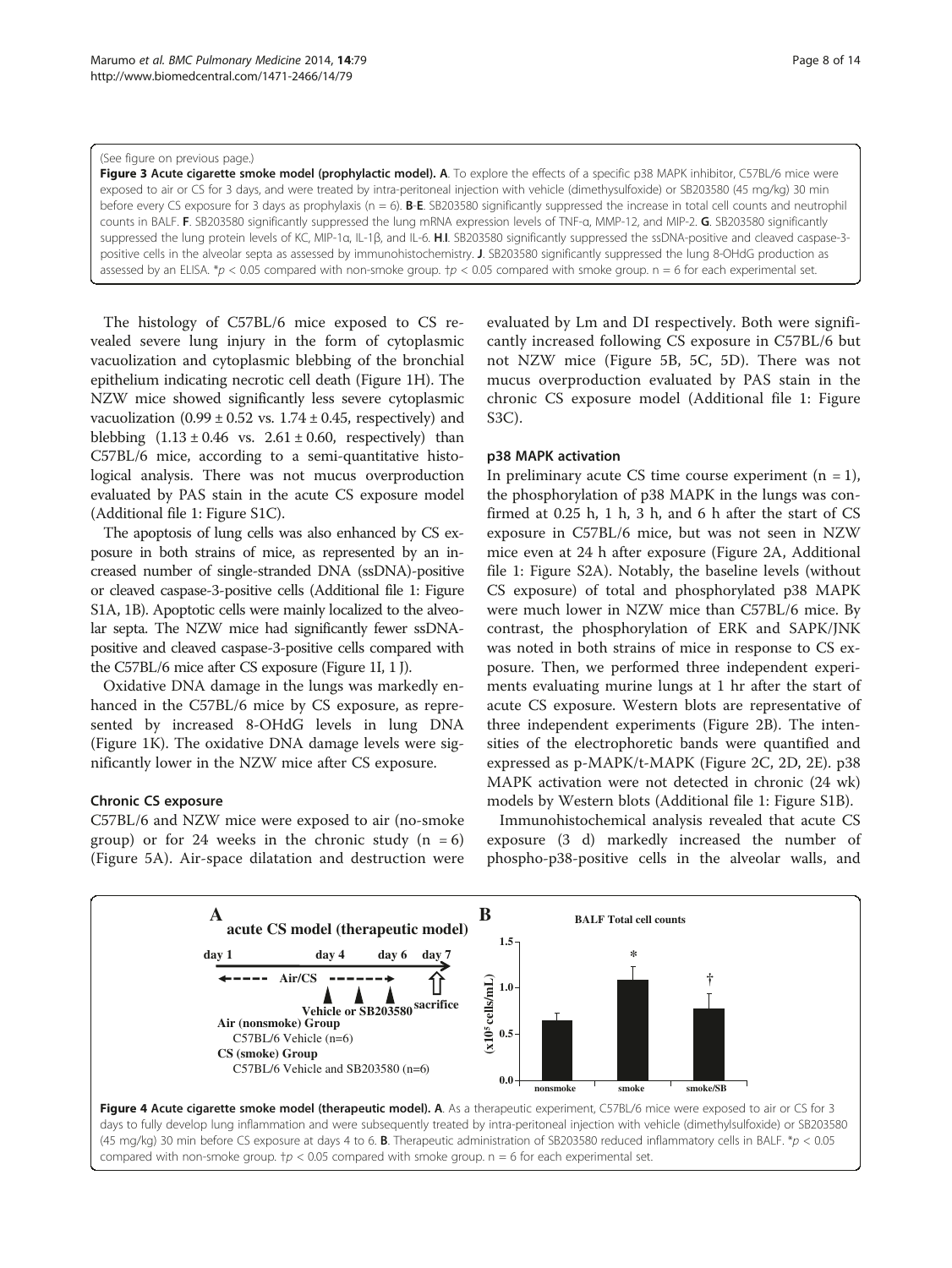<span id="page-8-0"></span>

possibly the macrophages and pneumocytes, in C57BL/ 6 mice, but not in NZW mice (Figure [2](#page-5-0)F, Figure [2](#page-5-0)G, Additional file [1](#page-11-0): Figure S2C). In the chronic study, the number of phospho-p38-positive cells was also significantly increased in C57CL/6 mice (198% of control), but not in NZW mice (113% of control) in the chronic study (Figure [2](#page-5-0)H, [2](#page-5-0)I).

The mRNA levels of p38 MAPK were significantly upregulated by CS exposure in C57BL/6 mice in the chronic study, but not in the acute study (Additional file [1](#page-11-0): Figure S2E, S2I). There was also no significant upregulation of p38 MAPK mRNA expression levels in NZW mice, but they were significantly lower than those in C57BL/6 mice after chronic CS exposure. The expression levels of MMK3, MMK6 and MAPKAPK-2 were not up-regulated in acute CS exposure (Additional file [1](#page-11-0): Figure S2F-H).

#### Acute CS model (prophylactic and therapeutic model)

Administration of the selective p38 MAPK inhibitor SB203580 significantly suppressed the increase in total cell counts and BALF neutrophils following 3 days of CS exposure (by 52.1% and 73.6%, respectively) (Figure [3B](#page-7-0), [3](#page-7-0)D). Lung injury due to acute CS exposure was ameliorated by injected SB203580: there was significantly less cytoplasmic vacuolization  $(1.31 \pm 0.21 \text{ vs. } 1.82 \pm 0.48 \text{, respectively})$  and blebbing  $(1.76 \pm 0.55 \text{ vs. } 2.70 \pm 0.84, \text{ respectively})$  in mice injected with SB203580 compared with controls, as evaluated by the histological lung injury score. SB203580

significantly reduced the up-regulation of TNF-α, MIP-2, and MMP-12 mRNA expression levels (by 60.1%, 62.6%, and 71.9%, respectively) (Figure [3F](#page-7-0)). Protein levels of chemokines and pro-inflammatory cytokines such as KC, MIP-1α, IL-1β, and IL-6 were elevated in the lungs of C57BL/6 mice in response to CS exposure and SB203580 significantly suppressed the augmentation (by 36.7%, 42.8%, 14.1%, and 11.7%, respectively) (Figure [3G](#page-7-0)). The other 19 cytokines examined including TNF-α were not affected by CS exposure. SB203580 also significantly reduced the increase in ssDNA-positive or cleaved caspase-3 positive apoptotic cells (by 32.3% and 43.0%, respectively) (Figure [3H](#page-7-0), [3](#page-7-0)I). 8-OHdG production induced by acute CS exposure was significantly attenuated by the administration of SB203580 (by 64.0%) (Figure [3J](#page-7-0)).

In addition to prophylaxis, therapeutic effects of SB203580 were examined where SB203580 successfully attenuated BALF inflammatory cells by 28.8% (Figure [4B](#page-7-0)).

# **Discussion**

This study demonstrated that cigarette smoking activated p38 MAPK only in mice that were susceptible to CS-induced emphysema, and that the selective inhibition of p38 MAPK ameliorated lung injury and inflammation in a murine model of CS exposure. Lung inflammation, proteinase production, apoptosis, and oxidative stress were markedly activated in susceptible C57BL/6 mice, but less so in resistant NZW mice, and this was paralleled by the activation of p38 MAPK in both the acute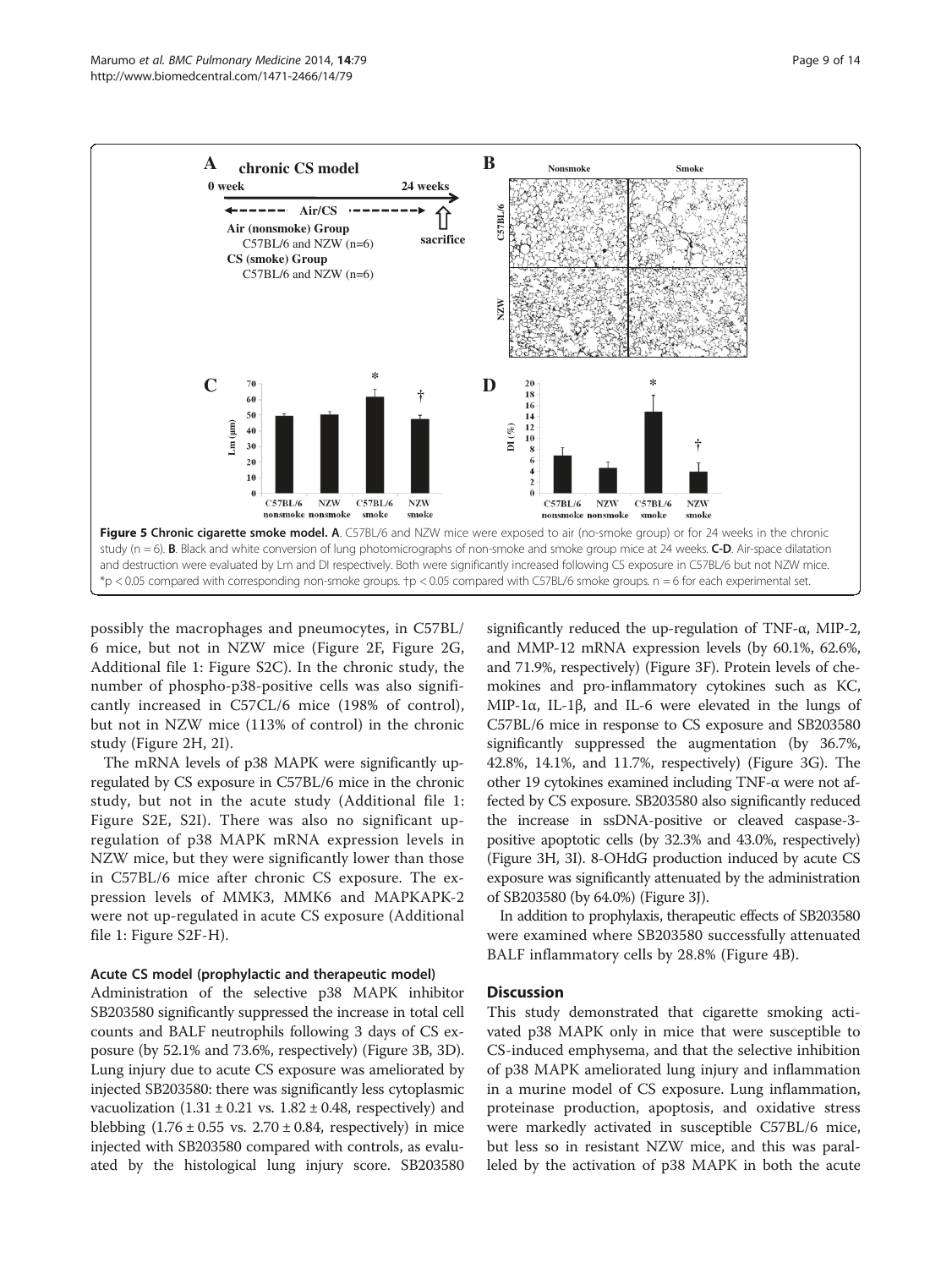and chronic studies. These results suggest a relationship between p38 MAPK activation and susceptibility to CSinduced emphysema. Moreover, the selective p38 MAPK inhibitor SB203580 significantly ameliorated lung inflammation, proteinase production, apoptosis, and oxidative DNA damage in C57BL/6 mice. These results might establish the basis for using p38 MAPK pathways as novel molecular targets for the treatment of COPD.

The present study evaluated the significance of p38 MAPK activation in COPD pathogenesis and its potential as a molecular target in COPD therapeutics. In recent years, steps have been taken to delineate the intracellular signaling cascades that mediate inflammation, in order to clarify the pathogenesis of various inflammatory diseases and to develop novel therapeutics. Much attention has been given to members of the MAPK superfamily due to their consistent activation by pro-inflammatory cytokines, and their role in nuclear signaling. This superfamily includes ERKs (also known as p42/p44), JNKs (also known as SAPKs) and p38 MAPK (also known as cytokine-suppressive binding protein or CSBP). ERKs are activated by growth factors and mitogenic stimuli, whereas p38 and JNK are regulated by stress-inducing signals (such as ultraviolet irradiation and osmotic shock) and pro-inflammatory cytokines [[27\]](#page-12-0). Interest in the p38 family has been particularly intense following the discovery that p38 MAPK inhibitors have an anti-inflammatory effect in models of arthritis and inflammatory angiogenesis in vivo, suppressing the expression of inflammatory cytokines, including interlekin-8 (IL-8), TNF- $\alpha$ , and MMPs [[28](#page-12-0)-[30](#page-12-0)].

An association between COPD and the MAPK pathway was suggested by Yao et al., who reported that both phosphorylated and total levels of p38 MAPK increased in the lungs of C57BL/6 mice in response to acute CS exposure [\[31\]](#page-12-0). Activation of this pathway was also detected in human COPD by Renda *et al.* [[19](#page-12-0)]; they observed that active phosphorylated p38-positive alveolar macrophages and alveolar wall cells were increased in patients with severe and mild/moderate COPD, compared with smoking and nonsmoking controls. Although these studies suggest an association of p38 MAPK activation and COPD, the causal relationship between the two remains unclear. One approach to understanding this is to use an animal model to identify differences in smoke-induced changes between individuals who do or do not go on to develop emphysema. We therefore compared emphysema-susceptible C57BL/6 and resistant NZW mouse strains by subjecting them to short-term CS exposure.

Major COPD pathogenesis, including lung inflammation, apoptosis, oxidative DNA damage, and proteinase expression, was enhanced only in the susceptible strain after 3 days of CS exposure (Figure [1](#page-3-0)). In addition, 24 weeks of CS exposure caused emphysema only in the same susceptible strain (Figure [5](#page-8-0)). These results suggest that our animal model was suitable for emulating COPD. p38 MAPK activation varied greatly between the two strains soon after CS exposure, indicating that the interstrain difference was not a consequence, but rather a cause, of the disease (Additional file [1:](#page-11-0) Figure S2A). This was corroborated by the experiments using a p38 MAPK inhibitor (Figures [3](#page-7-0), [4\)](#page-7-0). However, similar inter-strain differences were not observed for ERK or JNK, suggesting that the up-regulation of these cascades by CS exposure might be independent of emphysema development. We therefore speculate that p38 MAPK is critical for the initiation of the cascade of events leading to emphysema.

In the present study, the phosphorylation of p38 MAPK of the whole lung was detected at one hour from the beginning of CS exposure, but it was not detected after three days CS exposure in acute CS model, whereas the phosphorylation in IHC was detected after three days CS exposure in acute CS model. The discrepancy of the phosphorylation of p38 MAPK between WB and IHC was probably due to the cell source. Our IHC analysis revealed that p38 MAPK was activated in alveolar wall cells. Therefore, p38 MAPK activation was diluted in the whole lung analysis such as WB, resulting in that p38 MAPK activation in WB was detected only in very short time course with intense lung inflammation. CSinduced p38 MAPK was also regulated at the mRNA level. Significant differences were found in the expression of p38 MAPK mRNA between the two strains after CS exposure after the development of emphysema (Additional file [1:](#page-11-0) Figure S2I). Baseline p38 MAPK mRNA expression level evaluated by realtime PCR is higher in C57BL/6 than NZW, which may reflect higher total p38 MAPK level evaluated by IHC in C57BL/6 than in NZW. Acute CS exposure induced short time intense inflammation with significant phosphorylation of p38 MAPK in C57BL/6, but without up-regulation of p38 MAPK mRNA. Chronic CS exposure induced long term mild inflammation with up-regulation of p38 MAPK mRNA in C57BL/6. MAPKs are generally activated by the phosphorylation of threonine and tyrosine residues within a signature sequence T-X-Y (single letter code) by a dual-specificity MAPK kinase (MEK or MKK) [\[32](#page-12-0)]. Therefore, this activation can be evaluated as phosphorylated MAPK/total MAPK. Although transcriptional regulation of p38 MAPK has not been reported, similar regulation of the ERK signaling pathway (MEK2) was previously observed [[33\]](#page-12-0). Clarification of p38 MAPK transcriptional regulation would allow an alternative approach to COPD therapeutics to be developed.

The differences in p38 MAPK expression between susceptible and resistant strains suggest that p38 MAPK expression might be useful as a biomarker of COPD, and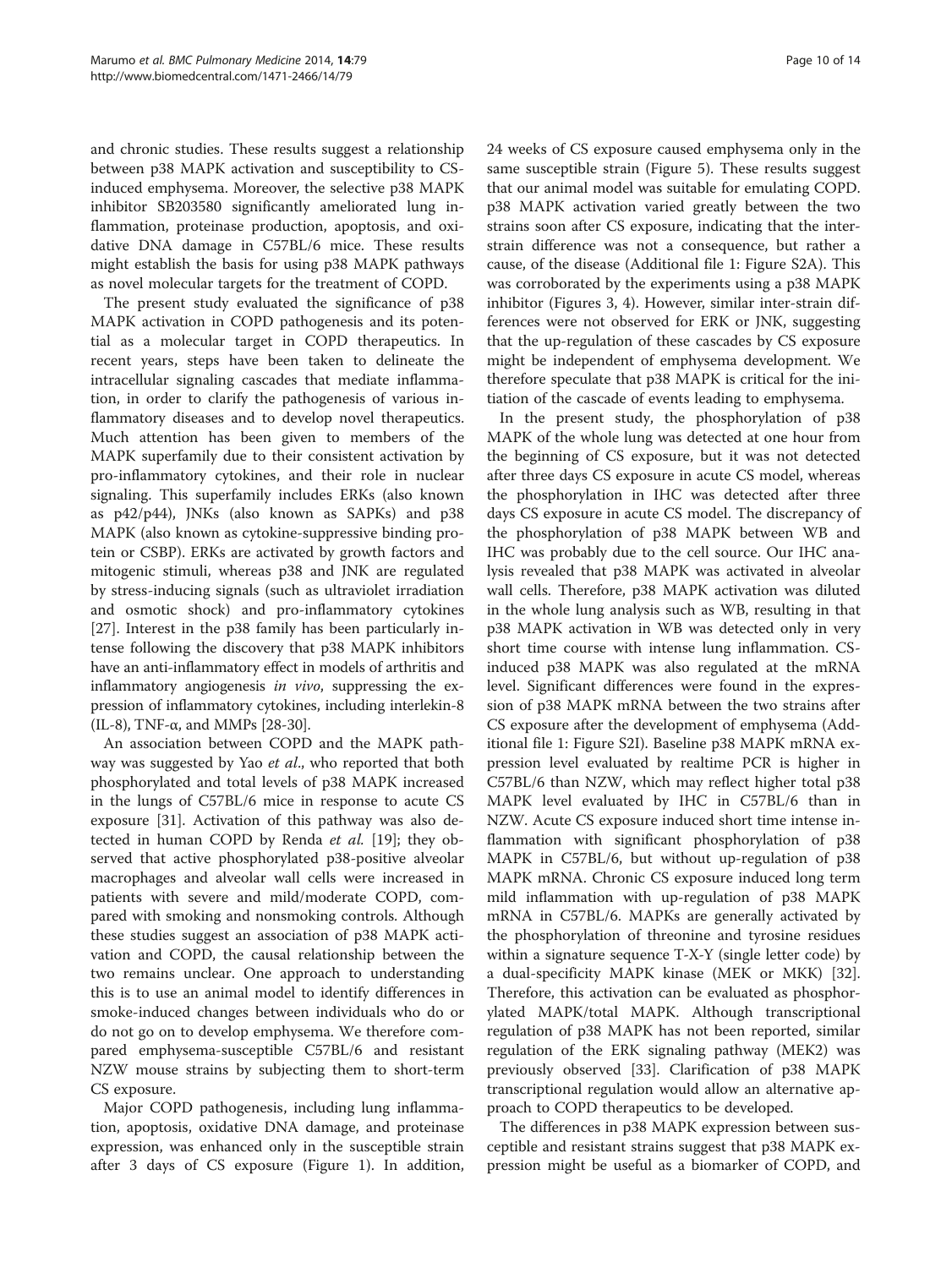more specifically as a disease predictor. This is because the differences were observed regardless of smoke exposure and before the development of emphysema. The detection of p38 MAPK activation in humans could be carried out non-invasively using material such as induced sputum or peripheral whole blood, and could be useful for predicting disease susceptibility. This potential is currently under investigation in our department. Moreover, once p38 MAPK inhibitors are established as COPD therapeutics, the monitoring of p38 MAPK activity could also predict therapeutic responses and disease management.

As MAPKs are involved in critical steps for many inflammatory signals, they are promising therapeutics for a wide variety of inflammatory diseases. Medicherla et al. reported the first anti-inflammatory effect of a p38 MAPK inhibitor in a murine model of CS exposure [\[20](#page-12-0)]. They found that the selective p38α inhibitor SD-282 successfully ameliorated CS-induced lung inflammation measured by the cell differential using bronchoalveolar lavage, lung histology, and the pro-inflammatory cytokines cyclooxygenase-2 (COX-2) and IL-6. However, it is not clear whether the anti-inflammatory effect of p38 MAPK inhibitors is sufficient to prevent emphysema development. In murine models of CS-induced emphysema, it can take as long as 24 weeks to develop emphysema [[34](#page-12-0)], and it is difficult to inhibit p38 MAPK for such a prolonged period. The aim, therefore, is to identify surrogate markers for therapeutic responses in acute studies that directly suggest protection against lung destruction. Smoke-induced changes such as lung cell apoptosis, oxidative DNA damage, and proteinase expression would be ideal surrogate markers because they were shown in the present study to be up-regulated by short-term smoke exposure only in the susceptible mouse strain, and are already associated with the pathogenesis of human COPD [\[21](#page-12-0)-[23\]](#page-12-0). Systemic administration of SB203580 in the present study significantly ameliorated not only CS-induced inflammation as represented by BALF neutrophils, lung mRNA of  $TNF-\alpha$  and MIP2, and lung protein of KC, MIP-1α, IL-1β and IL-6 but also proteinase expression as measured by lung MMP-12, apoptosis of alveolar septal cells as demonstrated by ssDNA, and cleaved caspase-3 immunostaining and oxidative DNA damage as measured by 8- OHdG (Figure [3](#page-7-0)J). Discrepancy between mRNA and protein expressions of TNF-α in response to acute CS was observed in the present study. This discrepancy was also noted in our previous study [[24](#page-12-0)] and it is speculated that cleaved form of TNF-α, but not total content of TNF- $\alpha$  in the lung, might be important for triggering inflammation. Moreover, therapeutic administration of the MAPK inhibitor is sufficient to inhibit lung inflammation caused by acute CS exposure (Figure [4B](#page-7-0)). Taken

together, these results might provide a further basis for p38 MAPK inhibition in COPD therapeutics.

It is not clear how the p38 MAPK inhibitor suppressed smoke-induced changes leading to lung destruction. However, recent studies revealed that the p38 MAPK pathway regulates apoptosis, inflammation, and fibrosis, which are potentially associated with COPD pathogenesis [\[16,35](#page-12-0)[,36](#page-13-0)]; 1) inflammatory neutrophil cell migration, 2) proinflammatory cytokine and chemokine release from inflammatory cells and airway smooth muscle, 3) release of degradative enzymes (eg, MMPs) and growth factors, 4) control of the production of interferon-γ from CD4 positive andCD8 positive T cells, and T-helper 1 differentiation of CD4 positive cells, 5) enhancement of bronchoconstrictor effects of airway smooth muscle associated with inflammation and oxidative stress, 6) airway remodeling, 7) induction of corticosteroid insensitivity. Moreover, inhaled CS stimulates epithelial cells and alveolar macrophages to release several chemotactic factors that attract inflammatory cells to the lungs, including neutrophils, T-helper 1 cells, type 1 cytotoxic T cells, and fibroblasts. These inflammatory cells, together with macrophages and epithelial cells, release proteases, growth factors, and pro-inflammatory cytokines, causing chronic lung inflammation and structural changes [[37\]](#page-13-0). This inflammation causes secondary oxidative stress. In the present study, immunohistochemical data indicated that CS activated the p38 MAPK signaling pathway in the alveolar wall cells and bronchial epithelial cells of C57BL/6 mice. Therefore, the administration of SB203580 might ameliorate apoptosis and proteinase production via this pathway in these cells. Further investigation is needed to clarify the mechanism.

p38 MAPK activation and oxidative DNA damage were significantly greater in CS susceptible strain than in CS resistant strain in the present study. Moreover, p38 MAPK inhibition ameliorated CS-induced oxidative DNA damage in the lung, suggesting that p38 MAPK activation induces oxidative DNA damage in the CS exposure model. On the other hand, previous papers shown that oxidative stress induced by CS activates p38 MAPK signaling pathways of the lung [\[38,39\]](#page-13-0). We might explain the complex mechanisms of cigarette smokeinduced inflammation as follows; CS-induced oxidative stress itself primarily activates p38 MAPK in lung cells, followed by promoting neutrophils recruitment and secondary oxidative stress. Further investigation is needed to clarify the mechanism.

p38 MAPK is reported to regulate mucus overproduction. Although PAS positive cells were detected in the lungs of C57BL/6 mice after 8wk smoke-exposure in previous publication [\[31\]](#page-12-0), unfortunately, PAS positive cells were not found in our C57BL/6 mice after 6 months smoke exposure. Possible reasons are that 1) we used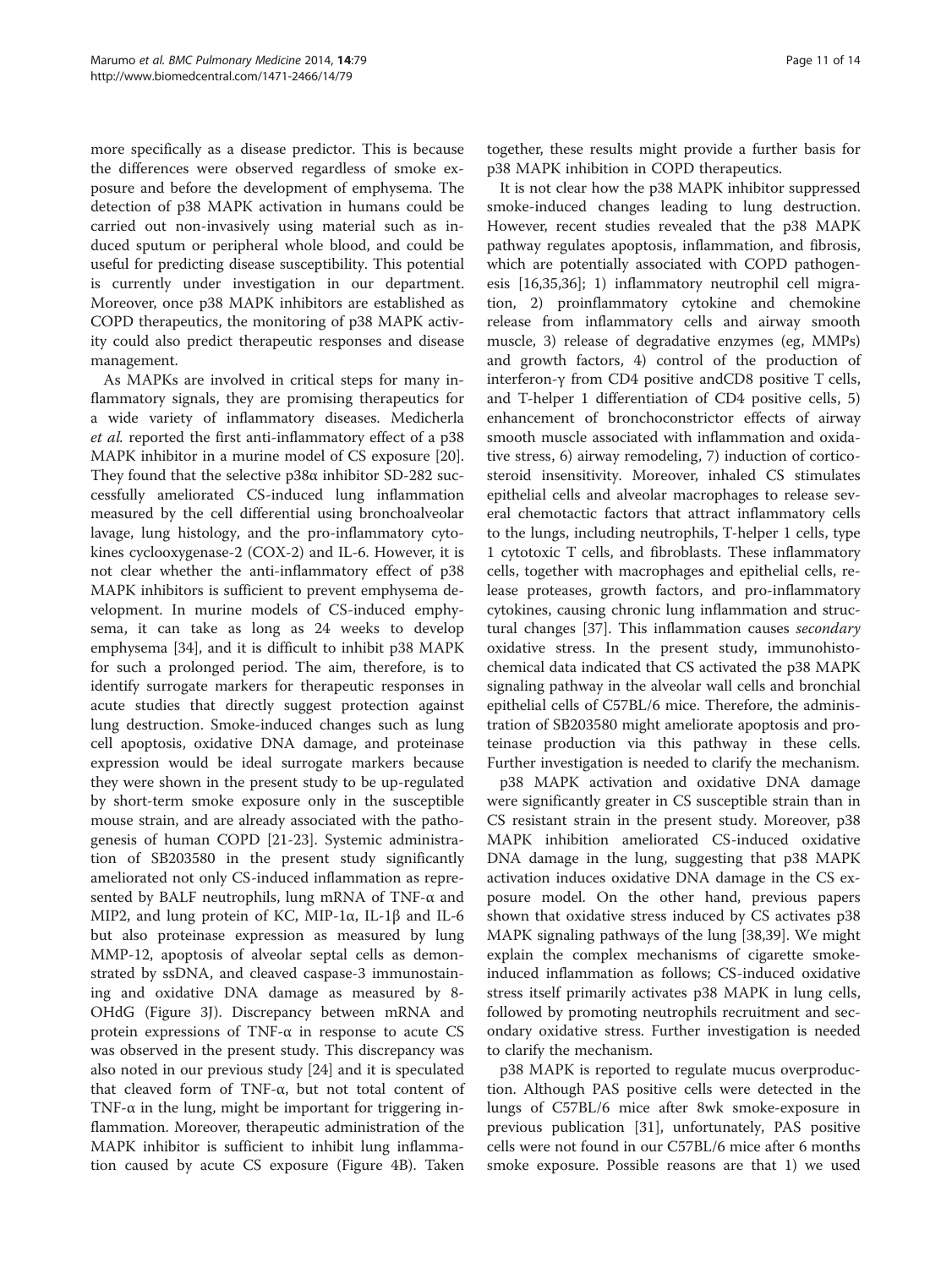<span id="page-11-0"></span>different substrains for the experiments (we used C57BL/6NCrSlc supplied from Japan SLC), 2) 6 months smoke caused squamous formation in airway epithelial cells (data not shown).

Several p38 MAPK inhibitors have been entered in clinical trials for chronic inflammatory diseases such as rheumatoid arthritis, and inflammatory bowel diseases [[40,41\]](#page-13-0). MacNee et al. reported a clinical trial in COPD patients of the orally administrated p38 MAPK inhibitor PH-797804 showing significant improvement of lung function and respiratory symptoms [[42\]](#page-13-0). Notably, medium dose demonstrated the highest effects in the evaluation of the dose–response effects. Singh explained that the bell-shaped dose response curve might be due to another MAPK (ERK or JNK) pathway activation by strongly blocking p38 MAPK pathway [\[43](#page-13-0)]. Therefore, optimal dose setting is important for p38 MAPK inhibitors. p38 MAPK inhibitors have encountered major problems in terms of side effects and toxicity, indicating that it might be necessary to administer these drugs by topical application such as inhalation to reduce systemic exposure, or to target downstream substrates such as MAPK-activated protein kinase-2 (MAPKAPK-2). MAPKAPK-2 was reported to be essential for lipopolysaccharide (LPS)-induced endotoxic shock [[44\]](#page-13-0). Although p38 MAPK-knockout mice are embryonic lethal, MAPKAPK-2-knockout mice have a normal lifespan, indicating the safety of inhibiting this substrate. Alternatively, suppression of p38 MAPK at a transcriptional level, as observed in NZW mice, might be a safe approach. NZW mice appear to avoid unnecessary inflammation by maintaining total p38 at lower levels, thus ensuring a minimal defense response. Indeed, no reports have suggested that NZW mice are susceptible to infection.

The present study had some limitations. First, p38 MAPK activation/inhibition was examined in only one susceptible strain, although it was compared with a resistant strain. The roles of p38 MAPK are reported to be different not only between strains but also between cell types and stimulation. As suggested by humans and animal models [[45](#page-13-0)], the pathogenesis of COPD/emphysema is heterogeneous, so it would be preferable to examine the effect of p38 MAPK inhibition in multiple susceptible strains. However, the fact that lung p38 MAPK is present at higher levels in COPD patients than in healthy subjects suggests that p38 activation is a common feature in COPD. p38 inhibition might therefore be successful in patients with higher levels of p38 MAPK activation. Second, the effect of p38 inhibition was examined only in acute CS exposure. There remains a need to explore whether CS-induced emphysematous changes could be ameliorated by the administration of p38 MAPK inhibitors. Our study showed, however, that

SB203580 could ameliorate not only lung inflammation but also excessive proteinase production, oxidative DNA damage, and apoptosis, indicating the further possibility of using p38 MAPK inhibitors as a new drug for the treatment of COPD. Alternatively, a chronic smoke study using mice genetically modified in the p38 MAPK pathway might provide additional information. Third, we investigated only whether p38 MAPK inhibition could ameliorate the "CS-induced" development of COPD. It remains unclear whether p38 MAPK inhibition can suppress the progression of COPD that persists after smoking cessation. Although airway inflammation continues after cessation and emphysema still progresses [[46\]](#page-13-0), further investigation is needed to understand this.

# Conclusions

CS activated p38 MAPK only in a mouse strain that was susceptible to CS-induced emphysema, and its selective inhibition ameliorated lung inflammation and injury in a murine model of CS exposure. These results demonstrate the significance of p38 MAPK activation in COPD pathogenesis, and might establish a basis for using MAPK pathways as a new molecular target for the treatment of COPD.

# Additional file

[Additional file 1: Figure S1.](http://www.biomedcentral.com/content/supplementary/1471-2466-14-79-S1.pdf) Acute cigarette smoke model A.B. Apoptosis in the lungs. ssDNA-positive or cleaved caspase-3-positive cells (arrow) in the alveolar septa are shown. C. Airway mucus overproduction. PAS positive cells were not detected in both strains. Figure S2. p38 MAPK activation. **A**. In a preliminary time course experiment ( $n = 1$ ), the phosphorylation of p38 MAPK in the lungs was confirmed at 0.25, 1, 3, and 6 h after the start of CS exposure in C57BL/6 mice, but not in NZW mice. The phosphorylation of ERK and SAPK/JNK was noted in both strains. B. Chronic CS exposure did not affect phosphorylation of p38 MAPK in both strains (n = 3). p-p38 MAPK, phosphorylated-p38 MAPK; t-p38 MAPK, total p38 MAPK. C.D. Both acute (C) and chronic (D) CS exposure caused a marked increase in the number of phosphorylated p38-positive cells (arrow) in the alveolar walls of C57BL/6 mice, but not in NZW mice. **E-H**. Acute CS exposure did not affect lung mRNA expressions of p38 MAPK (E), MAPKAPK-2 (F), MKK3 (G), and MKK6 (H) in both strains ( $n = 6$ ). I. Chronic CS exposure up-regulated p38 MAPK mRNA in C57BL/6 mice but not in NZW mice (n = 6).  $p < 0.05$  compared with corresponding non-smoke groups.  $tp < 0.05$  compared with C57BL/6 smoke groups. Figure S3. chronic cigarette smoke model. A.B. Apoptosis in the lungs. ssDNA-positive or cleaved caspase-3-positive cells (arrow) in the alveolar septa are shown. C. Airway mucus overproduction. PAS positive cells were not detected in both strains. Figure S4. acute cigarette smoke model (therapeutic model). There was no significant difference in the bronchoalveolar lavage cell differential ( $n = 6$ ): macrophage (A), neutrophil (B), and lymphocyte (C).

#### Abbreviations

8-OHdG: 8-hydroxydeoxyguanosine; BALF: Bronchoalveolar lavage fluid; COPD: Chronic obstructive pulmonary disease; CS: Cigarette smoke; DI: Destructive index; ERK: Extracellular signal-regulated kinase; JNK: c-Jun N-terminal kinase; Lm: Mean linear intercept; p38 MAPK: p38 mitogenactivated protein kinase; SAPK: Stress activated protein kinase.

#### Competing interests

The authors declare that they have no competing interests.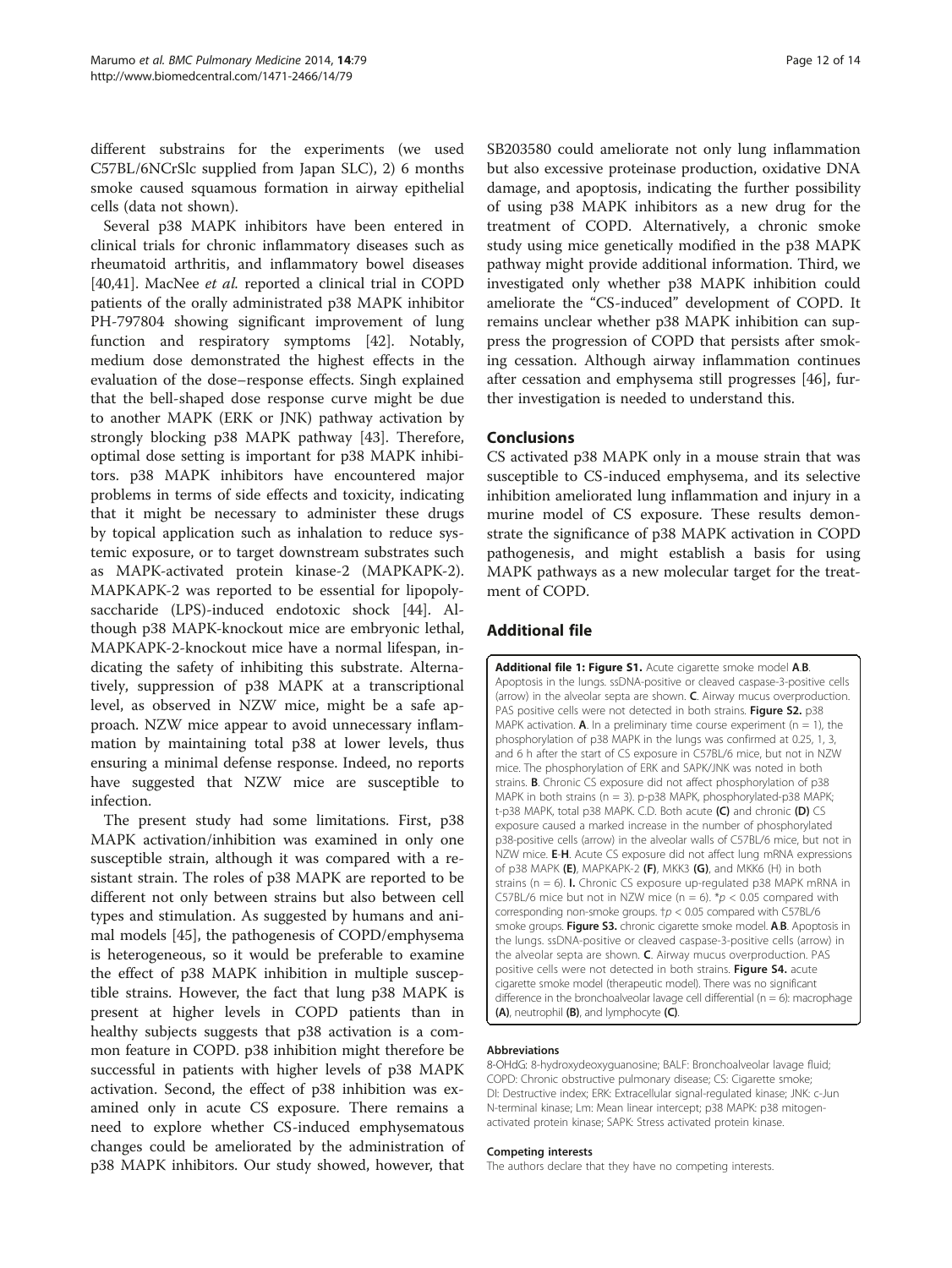#### <span id="page-12-0"></span>Authors' contribution

SM (study design, data collection, analysis and interpretation, manuscript writing). YH (study design, data collection, analysis and interpretation, manuscript edition). HK (study design, data collection and analysis). NT (study design, data collection and analysis). AS (study design, data collection and analysis). EO (study design, data analysis and interpretation). SM (study design, data analysis and interpretation). TH (study design, data analysis and interpretation). MM (study design, data analysis and interpretation). All authors read and approved the final manuscript.

#### Acknowledgements

We would like to thank Masahiro Takenaka for technical assistance. This work was supported by the Program for Promotion of Fundamental Studies in Health Sciences of the National Institute of Biomedical Innovation (Japan).

#### Received: 12 June 2013 Accepted: 23 April 2014 Published: 7 May 2014

#### References

- Daher M: Overview of the World Health Report 2000 Health systems: improving performance. J Med Liban 2001, 49(1):22–24.
- 2. Lopez AD, Shibuya K, Rao C, Mathers CD, Hansell AL, Held LS, Schmid V, Buist S: Chronic obstructive pulmonary disease: current burden and future projections. Eur Respir J 2006, 27(2):397–412.
- Loppow D, Schleiss MB, Kanniess F, Taube C, Jorres RA, Magnussen H: In patients with chronic bronchitis a four week trial with inhaled steroids does not attenuate airway inflammation. Respir Med 2001, 95(2):115–121.
- 4. Barnes PJ, Shapiro SD, Pauwels RA: Chronic obstructive pulmonary disease: molecular and cellular mechanisms. Eur Respir J 2003, 22(4):672–688.
- 5. Nakamura T, Lozano PR, Ikeda Y, Iwanaga Y, Hinek A, Minamisawa S, Cheng CF, Kobuke K, Dalton N, Takada Y, Tashiro K, Ross J Jr, Honjo T, Chien KR: Fibulin-5/DANCE is essential for elastogenesis in vivo. Nature 2002, 415(6868):171–175.
- 6. Teramoto S, Fukuchi Y, Uejima Y, Teramoto K, Oka T, Orimo H: A novel model of senile lung: senescence-accelerated mouse (SAM). Am J Respir Crit Care Med 1994, 150(1):238–244.
- 7. Celli BR, Thomas NE, Anderson JA, Ferguson GT, Jenkins CR, Jones PW, Vestbo J, Knobil K, Yates JC, Calverley PM: Effect of pharmacotherapy on rate of decline of lung function in chronic obstructive pulmonary disease: results from the TORCH study. Am J Respir Crit Care Med 2008, 178(4):332–338.
- 8. Anthonisen NR, Connett JE, Kiley JP, Altose MD, Bailey WC, Buist AS, Conway WA Jr, Enright PL, Kanner RE, O'Hara P: Effects of smoking intervention and the use of an inhaled anticholinergic bronchodilator on the rate of decline of FEV1. The lung health study. JAMA 1994, 272(19):1497–1505.
- 9. Burge PS, Calverley PM, Jones PW, Spencer S, Anderson JA, Maslen TK: Randomised, double blind, placebo controlled study of fluticasone propionate in patients with moderate to severe chronic obstructive pulmonary disease: the ISOLDE trial. BMJ 2000, 320(7245):1297–1303.
- 10. Pauwels RA, Lofdahl CG, Laitinen LA, Schouten JP, Postma DS, Pride NB, Ohlsson SV: Long-term treatment with inhaled budesonide in persons with mild chronic obstructive pulmonary disease who continue smoking. European respiratory society study on chronic obstructive pulmonary disease. N Engl J Med 1999, 340(25):1948–1953.
- 11. Vestbo J, Sorensen T, Lange P, Brix A, Torre P, Viskum K: Long-term effect of inhaled budesonide in mild and moderate chronic obstructive pulmonary disease: a randomised controlled trial. Lancet 1999, 353(9167):1819–1823.
- 12. Culpitt SV, Maziak W, Loukidis S, Nightingale JA, Matthews JL, Barnes PJ: Effect of high dose inhaled steroid on cells, cytokines, and proteases in induced sputum in chronic obstructive pulmonary disease. Am J Respir Crit Care Med 1999, 160(5 Pt 1):1635–1639.
- 13. Ito K, Lim S, Caramori G, Chung KF, Barnes PJ, Adcock IM: Cigarette smoking reduces histone deacetylase 2 expression, enhances cytokine expression, and inhibits glucocorticoid actions in alveolar macrophages. FASEB J 2001, 15(6):1110–1112.
- 14. Rabe KF, Bateman ED, O'Donnell D, Witte S, Bredenbroker D, Bethke TD: Roflumilast–an oral anti-inflammatory treatment for chronic obstructive

pulmonary disease: a randomised controlled trial. Lancet 2005, 366(9485):563–571.

- 15. Rennard SI, Fogarty C, Kelsen S, Long W, Ramsdell J, Allison J, Mahler D, Saadeh C, Siler T, Snell P, Korenblat P, Smith W, Kaye M, Mandel M, Andrews C, Prabhu R, Donohue JF, Watt R, Lo KH, Schlenker-Herceg R, Barnathan ES, Murray J, COPD Investigators: The safety and efficacy of infliximab in moderate to severe chronic obstructive pulmonary disease. Am J Respir Crit Care Med 2007, 175(9):926–934.
- 16. Chopra P, Kanoje V, Semwal A, Ray A: Therapeutic potential of inhaled p38 mitogen-activated protein kinase inhibitors for inflammatory pulmonary diseases. Expert Opin Investig Drugs 2008, 17(10):1411–1425.
- 17. Mercer BA, D'Armiento JM: Emerging role of MAP kinase pathways as therapeutic targets in COPD. Int J Chron Obstruct Pulmon Dis 2006, 1(2):137–150.
- 18. Yong HY, Koh MS, Moon A: The p38 MAPK inhibitors for the treatment of inflammatory diseases and cancer. Expert Opin Investig Drugs 2009, 18(12):1893–1905.
- 19. Renda T, Baraldo S, Pelaia G, Bazzan E, Turato G, Papi A, Maestrelli P, Maselli R, Vatrella A, Fabbri LM, Zuin R, Marsico SA, Saetta M: Increased activation of p38 MAPK in COPD. Eur Respir J 2008, 31(1):62–69.
- 20. Medicherla S, Fitzgerald MF, Spicer D, Woodman P, Ma JY, Kapoun AM, Chakravarty S, Dugar S, Protter AA, Higgins LS: p38alpha-selective mitogen-activated protein kinase inhibitor SD-282 reduces inflammation in a subchronic model of tobacco smoke-induced airway inflammation. J Pharmacol Exp Ther 2008, 324(3):921-929.
- 21. Kasahara Y, Tuder RM, Cool CD, Lynch DA, Flores SC, Voelkel NF: Endothelial cell death and decreased expression of vascular endothelial growth factor and vascular endothelial growth factor receptor 2 in emphysema. Am J Respir Crit Care Med 2001, 163(3 Pt 1):737-744.
- 22. Laurell CBES: The electrophoretic α-1-globulin pattern of serum in α-1-antitrypsin deficiency. Scand J Clin Lab Invest 1963, 15:132–140.
- 23. MacNee W, Rahman I: Is oxidative stress central to the pathogenesis of chronic obstructive pulmonary disease? Trends Mol Med 2001, 7(2):55–62.
- 24. Sato A, Hoshino Y, Hara T, Muro S, Nakamura H, Mishima M, Yodoi J: Thioredoxin-1 ameliorates cigarette smoke-induced lung inflammation and emphysema in mice. J Pharmacol Exp Ther 2008, 325(2):380-388.
- 25. Matthew E, Warden G, Dedman J: A murine model of smoke inhalation. Am J Physiol Lung Cell Mol Physiol 2001, 280(4):L716–L723.
- 26. Sato A, Hirai T, Imura A, Kita N, Iwano A, Muro S, Nabeshima Y, Suki B, Mishima M: Morphological mechanism of the development of pulmonary emphysema in klotho mice. Proc Natl Acad Sci U S A 2007, 104(7):2361-2365.
- 27. Chang L, Karin M: Mammalian MAP kinase signalling cascades. Nature 2001, 410(6824):37–40.
- 28. Badger AM, Bradbeer JN, Votta B, Lee JC, Adams JL, Griswold DE: Pharmacological profile of SB 203580, a selective inhibitor of cytokine suppressive binding protein/p38 kinase, in animal models of arthritis, bone resorption, endotoxin shock and immune function. J Pharmacol Exp Ther 1996, 279(3):1453–1461.
- 29. Badger AM, Griswold DE, Kapadia R, Blake S, Swift BA, Hoffman SJ, Stroup GB, Webb E, Rieman DJ, Gowen M, Boehm JC, Adams JL, Lee JC: Diseasemodifying activity of SB 242235, a selective inhibitor of p38 mitogenactivated protein kinase, in rat adjuvant-induced arthritis. Arthritis Rheum 2000, 43(1):175–183.
- 30. Jackson JR, Bolognese B, Hillegass L, Kassis S, Adams J, Griswold DE, Winkler JD: Pharmacological effects of SB 220025, a selective inhibitor of P38 mitogen-activated protein kinase, in angiogenesis and chronic inflammatory disease models. J Pharmacol Exp Ther 1998, 284(2):687-692.
- 31. Yao H, Edirisinghe I, Rajendrasozhan S, Yang SR, Caito S, Adenuga D, Rahman I: Cigarette smoke-mediated inflammatory and oxidative responses are strain-dependent in mice. Am J Physiol Lung Cell Mol Physiol 2008, 294(6):L1174–L1186.
- 32. Keyse SM: Protein phosphatases and the regulation of mitogen-activated protein kinase signalling. Curr Opin Cell Biol 2000, 12(2):186-192.
- 33. Kitahara T, Kiryu S, Ohno K, Morita N, Kubo T, Kiyama H: Up-regulation of ERK (MAP kinase) and MEK (MAP kinase) transcription after rat facial nerve transection. Neurosci Res 1994, 20(3):275–280.
- 34. Wright JL, Cosio M, Churg A: Animal models of chronic obstructive pulmonary disease. Am J Physiol Lung Cell Mol Physiol 2008, 295(1):L1-L15.
- 35. Chen ZH, Kim HP, Ryter SW, Choi AM: Identifying targets for COPD treatment through gene expression analyses. Int J Chron Obstruct Pulmon Dis 2008, 3(3):359–370.